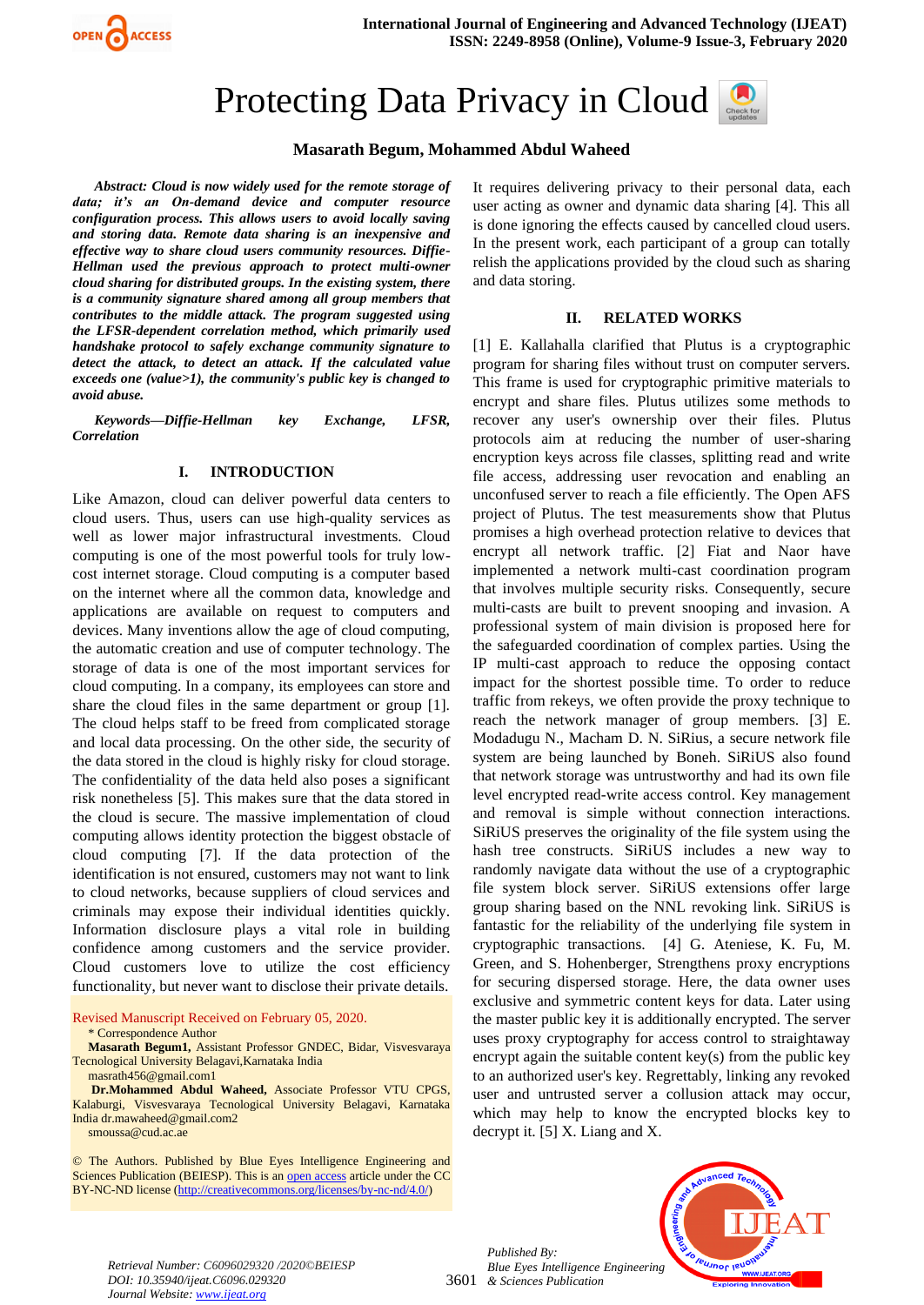Lu make it crucial for the storage of data in cloud to document the possession of computing products and their operational background. In this paper it is proposed to tackle the neglected field of cloud computing with bilinear combination techniques by using a modern protected roots system. The scheme is crucial in providing information on confidential documents stored in the Cloud, in any unknown user automation on various data accesses and in monitoring the origin of controversial papers as well as the cloud computing after inquiries. In the standard model of proven security strategies, how the proposed system is covered is explained. [6] B. Waters proposes the new method to implement CIP-ABE (Standard Model Cyphertext-Political Attributes Cryption). It allows encryption or determines a computer property access control as a whole for an algorithm of authentication. The ciphertext time scales ' size, encryption and decryption correspond to the complexity of the formulation of the access to this system. A criticism of the common category layout was the only previous task of fulfilling these conditions. Group employees (customers) who store and provide other people with their own specific information in the cloud are a step towards reaching customers.

[7] Xuefeng Liu, Yuqing Zhang Boyang Wang, and Jingbo Yan proposes access acquiescence and data confident ability which is implemented using attribute-based encryption (ABE), lazy re-encryption, and proxy re encryption, the data or files are not shared in protected way among the users in the cloud. But in most of the existing system the revocation concept is not considered and when considered then overhead is too much. Because of not considering revoked member, we cannot identify whether the data accessed is by an authorized person or not.

## **III. PROPOSED WORK**

In the previous existing system, we use Diffie-Hellman key interchange protocol to safely share the key between source and goal. However, as no party involved in the exchange is authenticated by its nature, the Diffie Hellman Key is susceptible to attacks in the middle [7]. We propose a solution called the LFSR-based Correlation algorithm with Hand-Shake for safe sharing of the system of group signatures. The following LFSR series shown in fig1.



**Fig 1: Architecture of proposed system**

## **IV. SYSTEM DESIGN**

A comprehensive study of the use of Linear Feedback Shift Register (LFSR) by developers, programmers researchers working in software, testing architecture and built-in self test environments is undertaken. For some of the following reasons, LFSR are quite desirable systems for use in such environments, the configuration of LFSRs is straightforward and relatively standard. The change-over properties in the scanning design setting are easy to integrate. We are capable of creating a full and/or random vector and render them Primary candidates for their error detection and correctional property signature analysis framework. The geffe generator describes three LFSR maximum lengths whose lengths are relatively primitive L1, L2, L3 and nonlinear combinations ( $f(x1, x2, x3) = x1x2 =$  $x2x3 == x3X1$ ) respectively.

1. Calculate the output series linear complexity.

2. Experimentally check the result.

3. Calculate the output correlation probability,  $x1(t)$ , and  $x3(t)$ .

4. Implement a function which recovers the initial condition of the first LFSR in view of a sufficient segment of the output sequence.



**Fig 2: Working of Geffe generator with LFSR.**

Where G1 and G2 are two transformations that are 128-bit tailored. The brain is empty on both terms. The generator is then 200 folded and a further stable G3 transformation occurs in the last 128 bits produced by the generator. The performance is then used for the second-level generator as a starting point, that is, the generator that generates the main stream as shown in fig2.

## **V. DESIGN GOALS**

The following methodologies will be used for the design and implementation of algorithms.

- The Cloudsim 3.0.3 version can be used for performing simulation.
- Modify/Enhancing LFSR (Linear Feedback Shift Register) can be used for storing data on flip and flop basis.

Analysis of algorithms will be done after the simulation results. The simulation settings and parameters are changed according to the analysis of Register (LFSR) by developers, programmers and researchers working in software, testing architecture and built-in self test environments is undertaken. For some of the following reasons, LFSR are quite desirable systems for use in such environments, the configuration of LFSRs is straightforward and relatively standard. The change-over properties in the scanning design setting are easy to integrate. We are capable of creating a full and/or random vector and render them Primary candidates for their error detection and correctional property signature analysis framework.

The geffe generator describes three LFSR maximum lengths whose lengths are relatively primitive L1, L2, L3 and nonlinear combinations (f(x1, x2, x3)=  $x1x2$  = respectively  $x2x3 = x3X1$ . (2L2 -001). (2L3-1). (1)

3602 *& Sciences Publication Published By: Blue Eyes Intelligence Engineering* 



*Retrieval Number: C6096029320 /2020©BEIESP DOI: 10.35940/ijeat.C6096.029320 Journal Website[: www.ijeat.org](http://www.ijeat.org/)*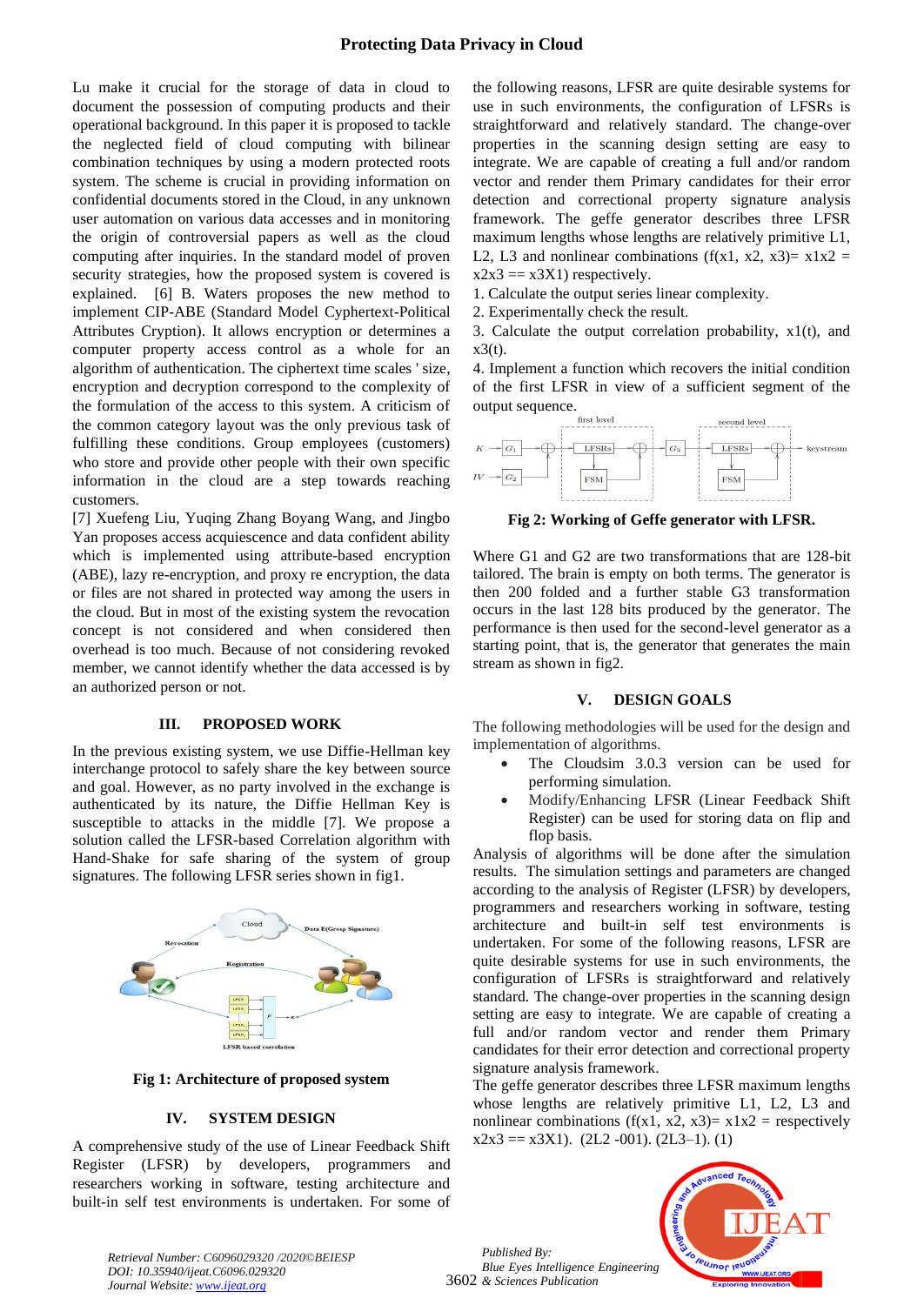

1. Calculate the output series linear complexity.

2. Experimentally check algorithm.

The CloudSim framework provides platform assistance and increases the cloud condition, including a built-in memory, storeroom, containment communication and VM guide. Changed framework can be executed by a cloud office supporter [6]. In VM supply, consider the amplitude of different strategies. The user code layer revealed large segments, such as the machines calculation, their information, VMs, numerical clients, kinds and approaches. Furthermore, VMs host, working association and dynamic frame State screen are supported.

#### **VI. METHODOLOGY**

The joint attack was introduced by the LFSR with some lengths. The assault on distinction is a splitting and winning strategy. This tries to restore the initial status of each LFSR regardless of the information of some main stream bits. In fact, the main bits can be identified by extracting the initialization using a thorough search made to initialize the right one, while the association between the respective sequence and the key stream is observed by computing.

**Correlation Algorithm** 

```
Key. s_0 s_1 s_{N-1}, N input stream bits and p = P_r[s_t \neq \sigma_t] < \frac{1}{2}.
Output. \sigma_0 \sigma_1<sub>m</sub> \sigma_{l-1}, The initial state of \sigma</sub>
Compute the threshold T with
For all \sigma_0, ... ... ... ... \sigma_{l-1} do
Produce First N bits of series \sigmaCalculate correlation among s_0 s_1 s_{N-1} and \sigma_0 \sigma_1 \sigma_2 \sigma_3C \leftarrow \frac{1}{w} \sum_{t=0}^{N-1} (-1)^{5t+u_t} mod2
If C > T then
          Return \sigma_0, ... ... ... ... \sigma_{l-1}End if
```
**End** for

The initial state should evaluate all potential values if the two sequences are related. The correct value is determined by a classic hypothesis review, which refers to the correlation algorithm. The sequence can be determined in the same way as the key stream and the main bits are identified [3]. The following description focuses on binary sequences. In more depth, the internal condition of the generator at time t can be divided into two size sections and modified separately for two features as in fig3.



**Fig 3: Model for the correlation attack**

We created a correlation value in our proposed system to detect the mid-man-in attack. The meaning must be 0-1 and that during contact it is not vulnerable to attack, and then it can be halfway targeted with a connection value  $> 1$ . To overcome this issue, we request group managers to send you a new public key. We produced association worth to find Man medium spasm in our planned scheme. The value must be 0-1 because it is not spasmed by broadcasting or message.

### **VII. RESULTS AND DISCUSSIONS**

CloudSim is a cloud environment simulation toolkit and a modeling, environment and application to estimate arrangement that can provide useful insight to discover such a powerful, massively circulated and scalable environment. General information of simulation parameters are as shown in table1.

| Table 1                       |                    |
|-------------------------------|--------------------|
| <b>PARAMETERS</b>             | <b>VALUES</b>      |
| 1. Number of datacenters      | 01                 |
| 2. Number of hosts            | 01                 |
| 3. Number of processing units | 04                 |
| 4. Processing capacity(MIPS)  | 9,600              |
| <b>5. Storage Capacity</b>    | 11TB               |
| <b>6. Total amount of RAM</b> | $40$ GB            |
| <b>Broker policy</b><br>7.    | <b>Round Robin</b> |

The graphs show the overall resource utilization and power consumption on the data centre.



**Fig 4: overall resource utilization in proposed approach**



**Fig 5: overall resource utilization in existing approach**

## **VIII. CONCLUSION**

There is no stability with the previous system MONA [7] as there are risks of the man-in - the-middle assault because the Diffie Hellman key exchange protocol is being used. We suggest a LFSR-based correlation attack to overcome this disadvantage. For addition, signatures will be produced that are popular throughout the community and can be randomly developed based on the time stamp signatures. Once we upload and save the script, we can have between them the caching layer. If the file is big we can partition and use the FTP algorithm to upload it part by part so that multiple threads can run simultaneously and the time required can be reduced.

3603 *& Sciences Publication Published By: Blue Eyes Intelligence Engineering* 



*Retrieval Number: C6096029320 /2020©BEIESP DOI: 10.35940/ijeat.C6096.029320 Journal Website[: www.ijeat.org](http://www.ijeat.org/)*